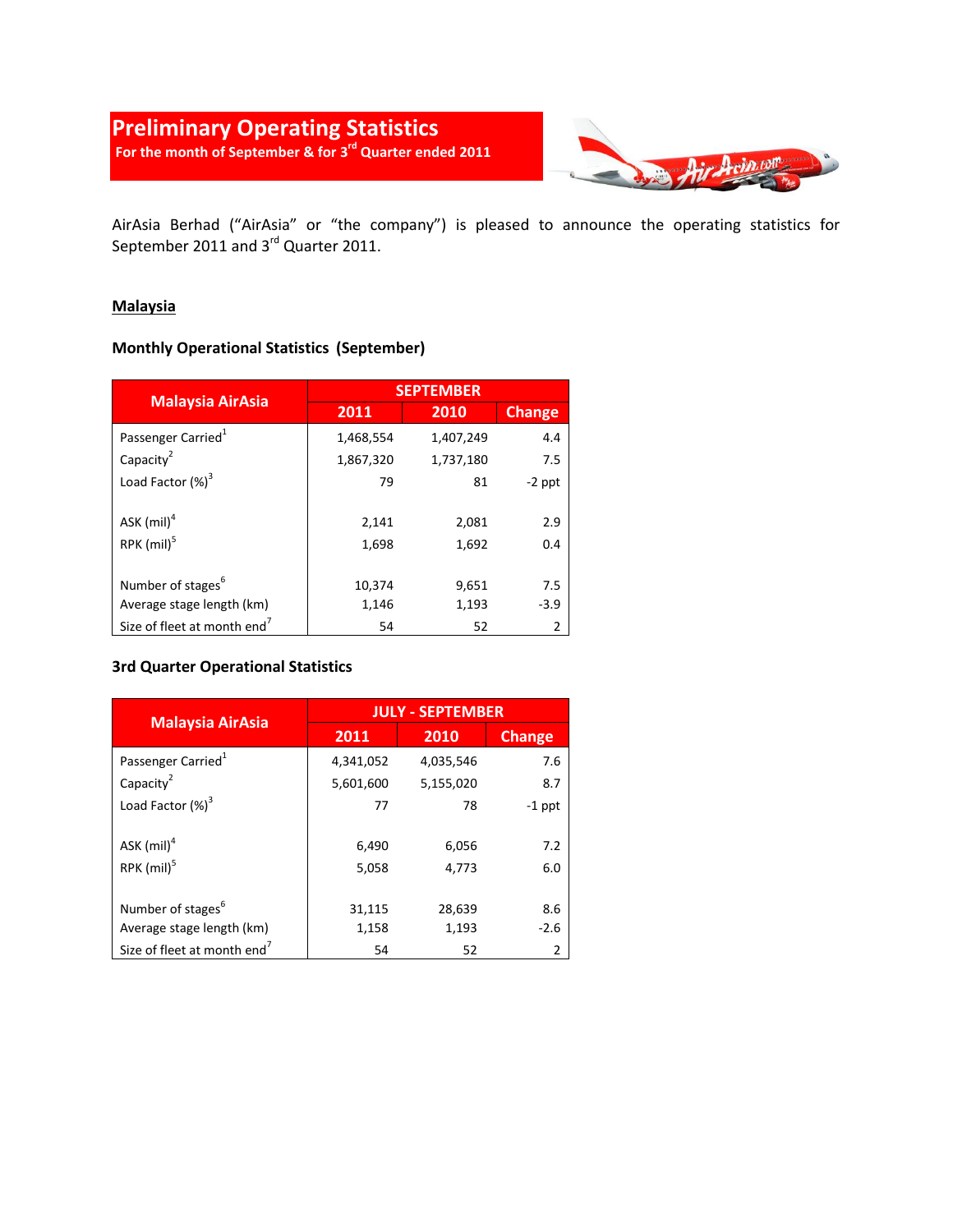# **Thailand**

# **Monthly Operational Statistics (September)**

| <b>Thai AirAsia</b>                                        | <b>SEPTEMBER</b> |                |               |
|------------------------------------------------------------|------------------|----------------|---------------|
|                                                            | 2011             | 2010           | <b>Change</b> |
| Passenger Carried <sup>1</sup>                             | 491,128          | 418,383        | 17.4          |
| Capacity <sup>2</sup>                                      | 639,360          | 562,680        | 13.6          |
| Load Factor $(\%)^3$                                       | 77               | 74             | 3 ppt         |
| ASK $(mil)^4$<br>$RPK$ (mil) <sup>5</sup>                  | 721<br>554       | 597<br>444     | 20.7<br>24.7  |
| Number of stages <sup>6</sup><br>Average stage length (km) | 3,552<br>1,127   | 3,126<br>1,060 | 13.6<br>6.3   |
| Size of fleet at month end <sup>7</sup>                    | 21               | 18             | 3             |

# **3rd Quarter Operational Statistics**

| <b>Thai AirAsia</b>                     | <b>JULY - SEPTEMBER</b> |           |               |
|-----------------------------------------|-------------------------|-----------|---------------|
|                                         | 2011                    | 2010      | <b>Change</b> |
| Passenger Carried <sup>1</sup>          | 1,610,302               | 1,363,998 | 18.1          |
| Capacity <sup>2</sup>                   | 2,021,040               | 1,794,544 | 12.6          |
| Load Factor (%) <sup>3</sup>            | 80                      | 76        | 4 ppt         |
|                                         |                         |           |               |
| ASK $(mil)^4$                           | 2,269                   | 1,868     | 21.5          |
| $RPK$ (mil) <sup>5</sup>                | 1,813                   | 1,440     | 25.9          |
|                                         |                         |           |               |
| Number of stages <sup>6</sup>           | 11,228                  | 10,028    | 12.0          |
| Average stage length (km)               | 1,123                   | 1,039     | 8.0           |
| Size of fleet at month end <sup>7</sup> | 21                      | 18        | 3             |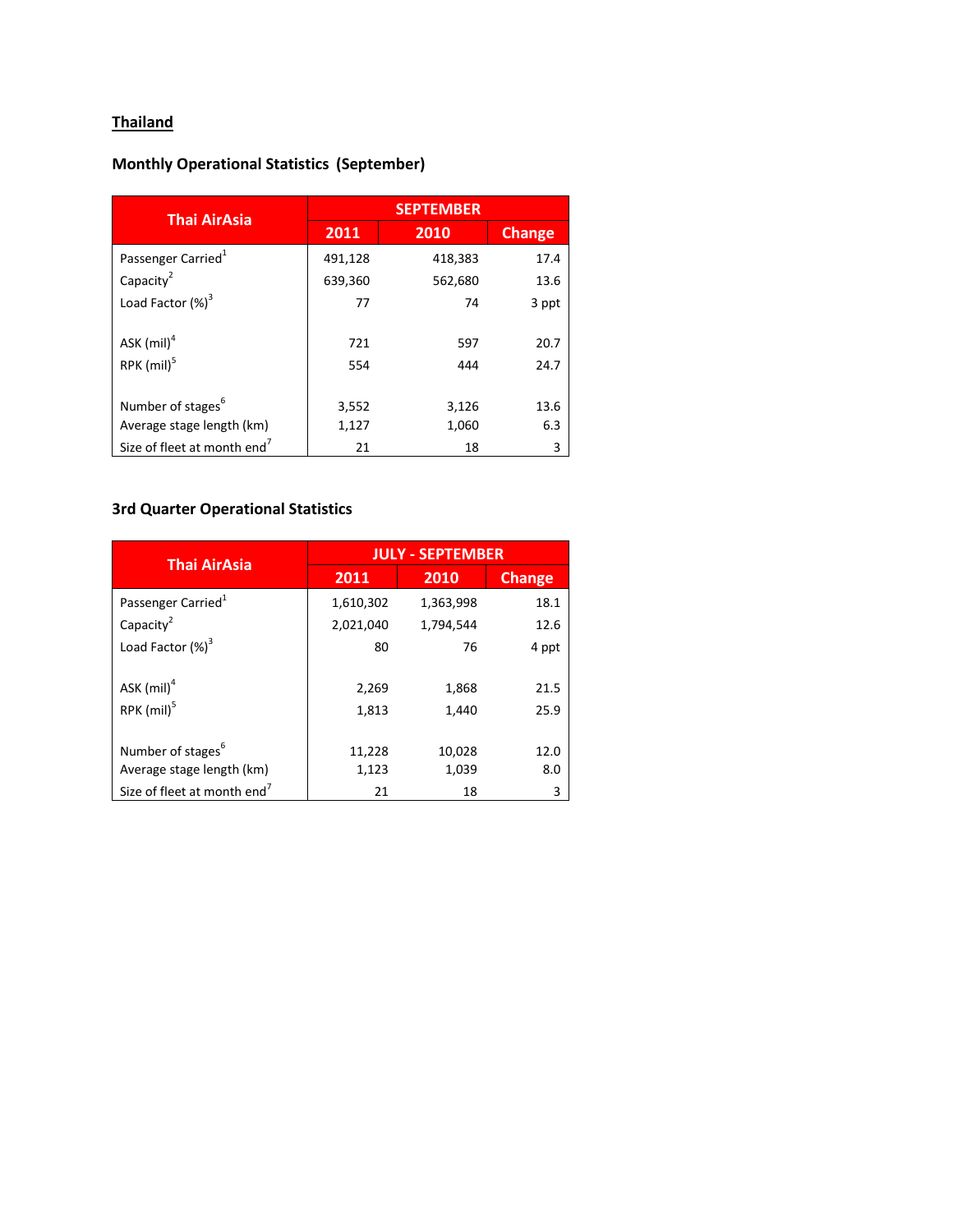# **Indonesia**

### **Monthly Operational Statistics (September)**

| <b>Indonesia AirAsia</b>                                   |                | <b>SEPTEMBER</b> |               |
|------------------------------------------------------------|----------------|------------------|---------------|
|                                                            | 2011           | 2010             | <b>Change</b> |
| Passenger Carried <sup>1</sup>                             | 437,877        | 378,458          | 15.7          |
| Capacity <sup>2</sup>                                      | 559,224        | 464,212          | 20.5          |
| Load Factor $(\%)^3$                                       | 78             | 82               | $-4$ ppt      |
| ASK $(mil)^4$<br>RPK (mil) <sup>5</sup>                    | 737<br>575     | 594<br>495       | 23.9<br>16.1  |
| Number of stages <sup>6</sup><br>Average stage length (km) | 3,150<br>1,322 | 2,649<br>1,302   | 18.9<br>2.7   |
| Size of fleet at month end <sup>7</sup>                    | 20             | 15               | 5             |

### **3rd Quarter Operational Statistics**

| <b>Indonesia AirAsia</b>                                   | <b>JULY - SEPTEMBER</b> |                |               |
|------------------------------------------------------------|-------------------------|----------------|---------------|
|                                                            | 2011                    | 2010           | <b>Change</b> |
| Passenger Carried <sup>1</sup>                             | 1,401,525               | 1,079,008      | 29.9          |
| Capacity <sup>2</sup>                                      | 1,801,056               | 1,334,728      | 34.9          |
| Load Factor $(\%)^3$                                       | 78                      | 81             | $-3$ ppt      |
| ASK $(mil)^4$<br>RPK (mil) <sup>5</sup>                    | 2,375<br>1,839          | 1,760<br>1,437 | 34.9<br>28.0  |
| Number of stages <sup>6</sup><br>Average stage length (km) | 10,240<br>1,324         | 7,715<br>1,321 | 32.7<br>0.2   |
| Size of fleet at month end <sup>7</sup>                    | 20                      | 15             | 5             |